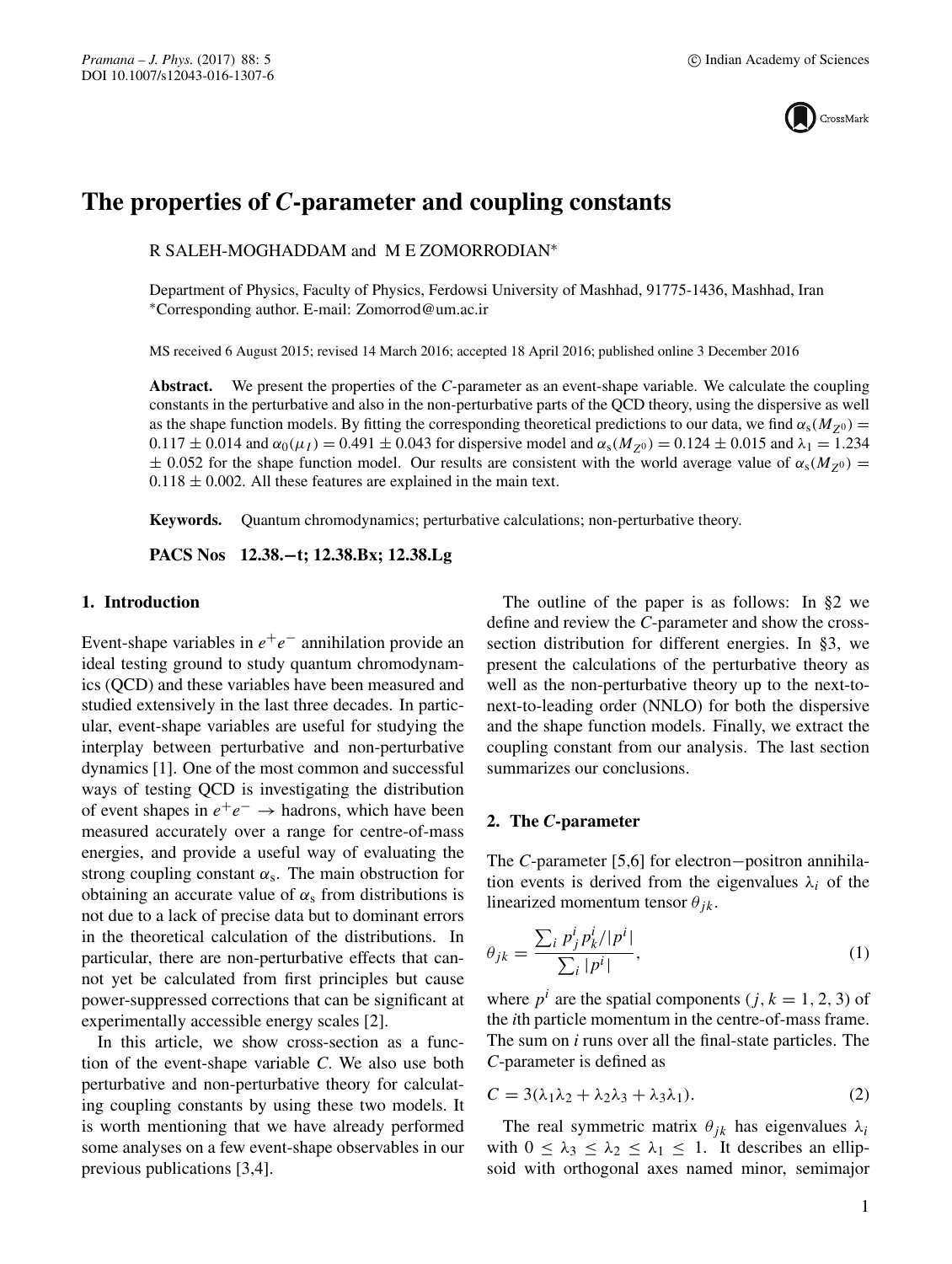and major corresponding to the three eigenvalues. The *C*-parameter varies in the range  $0 \le C \le 1$ .  $C = 0$ corresponds to a perfect two-jet event (with massless jets), while  $C = 1$  characterizes a spherical event. For the planar events which are described by three-body  $e^+e^- \rightarrow q\bar{q}g$  events (Mercedes events), we have  $0 \leq$  $C \leq 3/4$  in perturbative region.

#### **3. Different models with power corrections**

QCD is based on NLO as well as NNLO theories [7]. One special aspect of QCD is the interplay between perturbative and non-perturbative corrections.

Event-shape variables *y* measure geometrical properties of hadronic final states at high-energy particle collisions. The *n*th moment for *y* is defined as

$$
\langle y^n \rangle = \frac{1}{\sigma_{\text{had}}} \int y^n \frac{d\sigma}{dy} dy, \tag{3}
$$

where  $y_{\text{max}}$  is the kinematically allowed upper limit of the observable. In event-shape moments, one expects the hadronization corrections to be additive such that they can be divided into perturbative (pt) and also nonperturbative (np) contributions [8].

$$
\langle y^n \rangle = \langle y^n \rangle_{\text{pt}} + \langle y^n \rangle_{\text{np}}.\tag{4}
$$

In the following, we explain the theory and models in details.

# 3.1 *NLO and NNLO corrections*

The perturbative expansion of a differential distribution of the generic observable *y* can be written for any infrared-safe observable in the  $e^+e^- \rightarrow$  hadrons process. If we just assume the NLO theory, its corresponding perturbative expansion is

$$
\frac{1}{\sigma_{\text{tot}}} \frac{d\sigma}{dy} = \left(\frac{\alpha_s(\mu)}{2\pi}\right) \frac{d\bar{A}}{dy} + \left(\frac{\alpha_s(\mu)}{2\pi}\right)^2 \frac{d\bar{B}}{dy}.
$$
 (5)

 $\overline{A}$  gives the LO result and  $\overline{B}$  the NLO correction.  $\sigma_{\text{tot}}$  denotes the total hadronic cross-section calculated up to the relevant order. The arbitrary renormalization scale is denoted by  $\mu$ .

The perturbative expansion up to the third order is

$$
\frac{1}{\sigma_{\text{tot}}} \frac{d\sigma}{dy} = \left(\frac{\alpha_s(\mu)}{2\pi}\right) \frac{d\bar{A}}{dy} + \left(\frac{\alpha_s(\mu)}{2\pi}\right)^2 \frac{d\bar{B}}{dy} + \left(\frac{\alpha_s(\mu)}{2\pi}\right)^3 \frac{d\bar{C}}{dy}.
$$
\n(6)

 $\overline{C}$  gives the NNLO correction. The perturbative contribution to  $\langle y^n \rangle$  is given up to NNLO in terms of the dimensionless coefficients  $\bar{A}_{y,n}$ ,  $\bar{B}_{y,n}$  and  $\bar{C}_{y,n}$  as [1]

$$
\langle y^n \rangle_{\text{pt}} = \left(\frac{\alpha_s(\mu)}{2\pi}\right) \bar{A}_{y,n} + \left(\frac{\alpha_s(\mu)}{2\pi}\right)^2
$$
  
 
$$
\times \left(\bar{B}_{y,n} + \bar{A}_{y,n}\beta_0 \log \frac{\mu^2}{E_{\text{cm}}}\right) + \left(\frac{\alpha_s(\mu)}{2\pi}\right)^3
$$
  
 
$$
\times \left(\bar{C}_{y,n} + 2\bar{B}_{y,n}\beta_0 \log \frac{\mu^2}{E_{\text{cm}}} + \bar{A}_{y,n}
$$
  
 
$$
\times \left(\beta_0^2 \log^2 \frac{\mu^2}{E_{\text{cm}}} + \beta_1 \log \frac{\mu^2}{E_{\text{cm}}}\right)\right). \tag{7}
$$

 $A_{y,n}$ ,  $B_{y,n}$  and  $C_{y,n}$  are directly related to  $\bar{A}_{y,n}$ ,  $\bar{B}_{y,n}$ and  $C_{v,n}$  by

$$
\bar{A}_{y,n} = A_{y,n},
$$
\n
$$
\bar{B}_{y,n} = B_{y,n} - \frac{3}{2} C_F A_{y,n},
$$
\n
$$
\bar{C}_{y,n} = C_{y,n} - \frac{3}{2} C_F B_{y,n} + \left(\frac{9}{4} C_F^2 - K_2\right) A_{y,n}.
$$

The constant  $K_2$  is also given by [9,10]

$$
K_2 = \frac{1}{4} \left[ -\frac{3}{2} C_F^2 + C_F C_A \left( \frac{123}{2} - 44 \zeta_3 \right) + C_F T_R N_F (-22 + 16 \zeta_3) \right].
$$
 (9)

 $(8)$ 

 $E_{\text{cm}}$  denotes the centre-of-mass energy squared,  $\mu$  is the QCD renormalization scale and  $\zeta_3 = 1.202056$ [11]. The NLO expression is obtained by suppressing all terms at order  $\alpha_s^3$ . The two coefficients of the QCD  $\beta$ -function are  $\beta$ -function are

$$
\beta_0 = \frac{11C_A - 4T_R N_F}{6},
$$
  
\n
$$
\beta_1 = \frac{17C_A^2 - 10C_A T_R N_F - 6C_F T_R N_F}{6},
$$
\n(10)

where  $C_A = N = 3$ ,  $C_F = (N^2 - 1)/2N = \frac{4}{3}$  and  $T = \frac{1}{2}$  and  $CCD$  as low fectors [1.2]. Also M, is  $T_R = \frac{1}{2}$  are the QCD colour factors [1,2]. Also  $N_F$  is the number of light quark flavours the number of light quark flavours.

The perturbative coefficients  $(A_{y,n}, B_{y,n}$  and  $C_{y,n}$ ) are independent of the centre-of-mass energy. They are obtained by integrating parton-level distributions, which were calculated recently to NNLO accuracy [1]. These values are shown in table 1.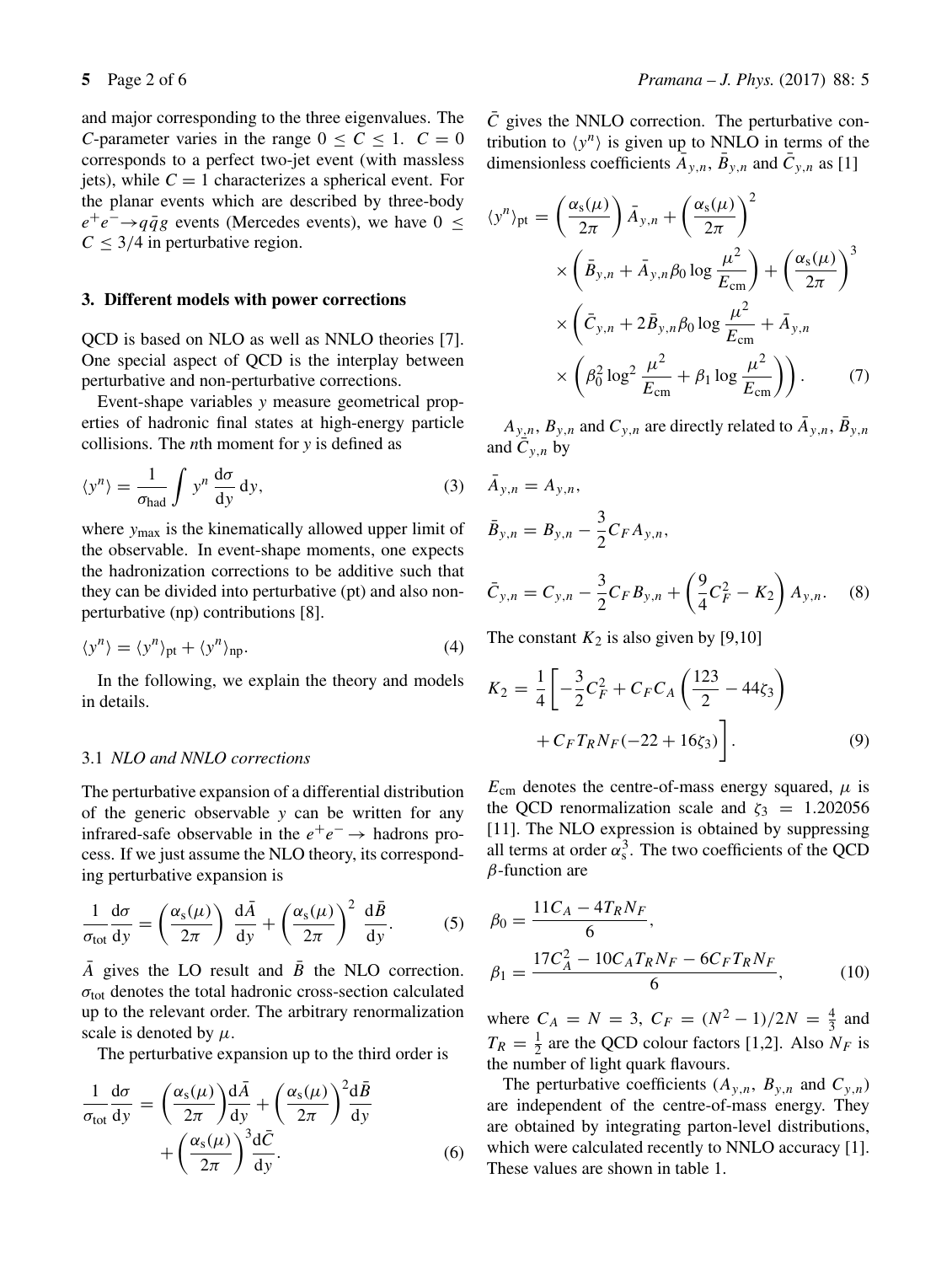**Table 1.** Contributions to *C*-parameter at LO, NLO and NNLO from ref. [1].

| n | $A_{C,n}$ | $B_{C.n}$           | $C_{C}$ n         |
|---|-----------|---------------------|-------------------|
|   | 8.6379    | $172.778 \pm 0.007$ | $3212.2 \pm 88.7$ |
|   | 2.4317    | $81.184 \pm 0.005$  | $2220.9 \pm 12.0$ |
|   | 1.0792    | $42.771 \pm 0.003$  | $1296.6 \pm 6.7$  |

Next we explain the dispersive as well as the shape function models as follows:

# 3.2 *The dispersi*v*e model*

Non-perturbative power corrections can be related to infrared renormalizations in the perturbative QCD expansion for the event-shape variables. The dispersive model for the strong coupling leads to a shift in the distributions [8]:

$$
\frac{d\sigma}{dy}(y) = \frac{d\sigma_{pt}}{dy}(y - a_y P),\tag{11}
$$

where the numerical factor  $a<sub>y</sub>$  depends on the event shape, for *C*-parameter it is  $a_y = 3\pi$  [11], while *P* is believed to be universal and scales with the CMS energy like  $\mu_I/Q$  [8].  $\mu_I$  is the renormalization scale in the non-perturbative part of the theory. *Q* is also the centre-of-mass energy. This scale factor for  $\Lambda_{\text{OCD}}$  is  $\mu_I = 2$  GeV.

Then we obtain the non-perturbative parameter from this model as follows:

$$
\langle y^n \rangle_{\rm np} = a_y P
$$
  
=  $a_y \frac{4C_F}{\pi^2} M \frac{\mu_I}{E_{\rm cm}} \left[ \alpha_0(\mu_I) - \alpha_s(\mu) \right]$   

$$
- \left( \ln \frac{\mu}{\mu_I} + 1 + \frac{k}{4\pi \beta_0} \right) 2\beta_0 \alpha_s^2(\mu) \right].
$$
 (12)

In the  $\overline{MS}$  renormalization scheme the constant *k* has the value

$$
k = \left(\frac{67}{18} - \frac{\pi^2}{6}\right)C_A - \frac{5}{9}N_F.
$$

The Milan factor M is known in two loops as  $M =$ 1.49  $\pm$  0.20 [12,13], for the number of flavours  $N_F = 3$ at the relevant low scales [14].

As a result for  $M$ , the so-called non-inclusive Milan factor, we have [15]

$$
M = 1 + \frac{3.299C_A}{\beta_0} + 2 \times \frac{-0.862C_A - 0.052N_F}{\beta_0}
$$

$$
= 1 + \frac{1.575C_A - 0.104N_F}{\beta_0} = 1.49 \pm 0.20. \quad (13)
$$

At this stage we use power corrections to calculate the perturbative and the non-perturbative theories for the moments of *y* up to third order, and we have [8]

$$
\langle y^1 \rangle = \langle y^1 \rangle_{NLO} + a_y P, \tag{14}
$$

$$
\langle y^2 \rangle = \langle y^2 \rangle_{\text{NLO}} + 2 \langle y^1 \rangle_{\text{NLO}} (a_y P) + (a_y P)^2, \qquad (15)
$$

$$
\langle y^3 \rangle = \langle y^3 \rangle_{\text{NLO}} + 3 \langle y^2 \rangle_{\text{NLO}} (a_y P) + 3 \langle y^1 \rangle_{\text{NLO}} (a_y P)^2 + (a_y P)^3.
$$
 (16)

In eq. (12),  $\alpha_s$  is the strong coupling constant and  $\alpha_0$ defines the non-perturbative parameter accounting for the contributions to an infrared matching scale  $\mu_I \cong 2$ . We are using the AMY data taken from TRISTAN at KEK, as well as DELPHI and ALEPH at CERN. We have also used the PYTHIA data in this analysis.

Figure 1 shows the distributions obtained for the PYTHIA event generator as well as for the distributions obtained for the real data. As the dispersive model (solid line) includes both perturbative and nonperturbative parts of the theory, it is more consistent with our data, when compared with the distributions obtained from NLO and NNLO, where the nonperturbative part of the theory is absent.



**Figure 1.** Fitting the *C*-parameter in the dispersive model with the data.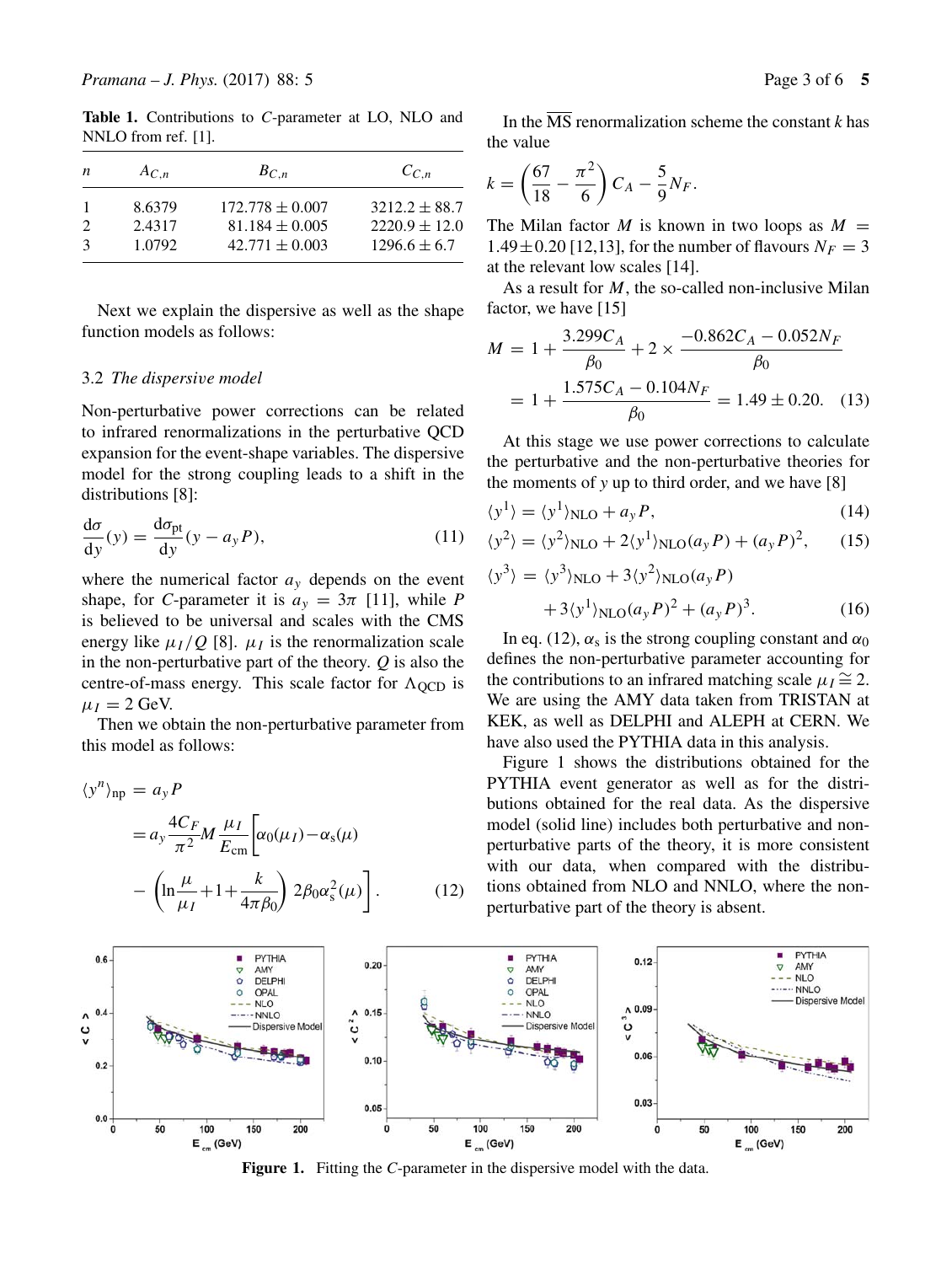| n                         |                                 |                                |                                |
|---------------------------|---------------------------------|--------------------------------|--------------------------------|
| $\alpha_{\rm s}(M_{Z^0})$ | $0.12171 \pm 0.0021 \pm 0.0123$ | $0.1169 \pm 0.0013 \pm 0.0125$ | $0.1120 \pm 0.0028 \pm 0.0127$ |
| $\alpha_0(\mu_I)$         | $0.5030 \pm 0.0045 \pm 0.0415$  | $0.4702 \pm 0.0069 \pm 0.0305$ | $0.4992 \pm 0.0067 \pm 0.0396$ |
| $\chi^2/(d.o.f.)$         | 1.069                           | 1.057                          | 1.019                          |
|                           |                                 |                                |                                |

**Table 2.** Measurements of the coupling constants using the dispersive model.

|  | <b>Table 3.</b> Measurements of the coupling constant for the $C$ -parameter [16]. |  |  |  |  |
|--|------------------------------------------------------------------------------------|--|--|--|--|
|--|------------------------------------------------------------------------------------|--|--|--|--|

| Exp.<br><b>DELPHI</b><br>ALEPH.<br>L3<br>$0.1164 \pm 0.0047$<br>$0.1222 \pm 0.0036$<br>$0.1228 \pm 0.0027$<br>$\alpha_{\rm s}(M_{Z^0})$<br>$0.457 \pm 0.040$<br>$0.461 \pm 0.016$<br>$\alpha_0(\mu_I)$<br>$0.444 \pm 0.022$ |  |  |
|-----------------------------------------------------------------------------------------------------------------------------------------------------------------------------------------------------------------------------|--|--|
|                                                                                                                                                                                                                             |  |  |
|                                                                                                                                                                                                                             |  |  |

The values for  $\alpha_s(M_{Z^0})$  and  $\alpha_0(\mu_I)$  up to third power correction are indicated in table 2. The errors include the statistical and the hadronization parts of corrections. The statistical uncertainty is that of the fitting procedure used to determine the coupling constant. The hadronization uncertainty is estimated by changing the Monte Carlo generator PYTHIA to real data at similar energies. The difference between the two results gives us the hadronization uncertainties.

The mean value is the average of the three values quoted in table 2, which is:  $\alpha_s(M_{z0}) = 0.11687 \pm$ 0.0021(stat.)  $\pm$  0.0125(had.) and  $\alpha_0(\mu_I) = 0.4908 \pm$  $0.0060(stat.) \pm 0.0372(had.).$ 

Our results are consistent with the values obtained from other experiments cited in table 3 [16].

#### 3.3 *The shape function model*

The shape function model [17] includes the perturbative as well as the non-perturbative parts of the theory. This model is a combination of both the NLO prediction and the power correction terms (eq. (4)). We are using eq. (7) to calculate the strong coupling constant in perturbative theory. We also use the following expansion for measuring the free parameter in the

non-perturbative part of the theory:

$$
\langle C^1 \rangle = \langle C^1 \rangle_{\text{NLO}} + \frac{\lambda_1}{E_{\text{cm}}},\tag{17}
$$

 $E_{cm}$ <br>where the first part shows the perturbative and the second part shows the non-perturbative parts of the theory.

Analogously, for the power corrections (the second and the third moments), we have [18]

$$
\langle C^2 \rangle = \langle C^2 \rangle_{\text{NLO}} + 2 \frac{\lambda_1}{E_{\text{cm}}} \langle C^1 \rangle_{\text{NLO}} + \frac{\lambda_2}{E_{\text{cm}}^2},\tag{18}
$$

$$
\langle C^3 \rangle = \langle C^3 \rangle_{\text{NLO}} + 3 \frac{\lambda_1}{E_{\text{cm}}} \langle C^2 \rangle_{\text{NLO}} + 3 \frac{\lambda_2}{E_{\text{cm}}^2} \langle C^1 \rangle_{\text{NLO}} + \frac{\lambda_3}{E_{\text{cm}}^3}.
$$
 (19)

The coefficient  $\lambda_1$  is the first moment and  $\lambda_2$  is the second moment of the shape function as universal scales [19]. By doing a similar fitting procedure with the corresponding distribution for the dispersive model (figure 2), our obtained results are tabulated in table 4.

The mean values obtained are:  $\alpha_s(M_{Z^0}) = 0.1241 \pm 0.024 \text{(stat.)} \pm 0.0122 \text{(had.)}$  and  $\lambda_1 = 1.2339 \pm 0.0122 \text{(had.)}$  $0.0024(stat.) \pm 0.0122(had.)$  $0.0145(stat.) \pm 0.0372(had.).$ 



**Figure 2.** Fitting the *C*-parameter in the shape function model with the data.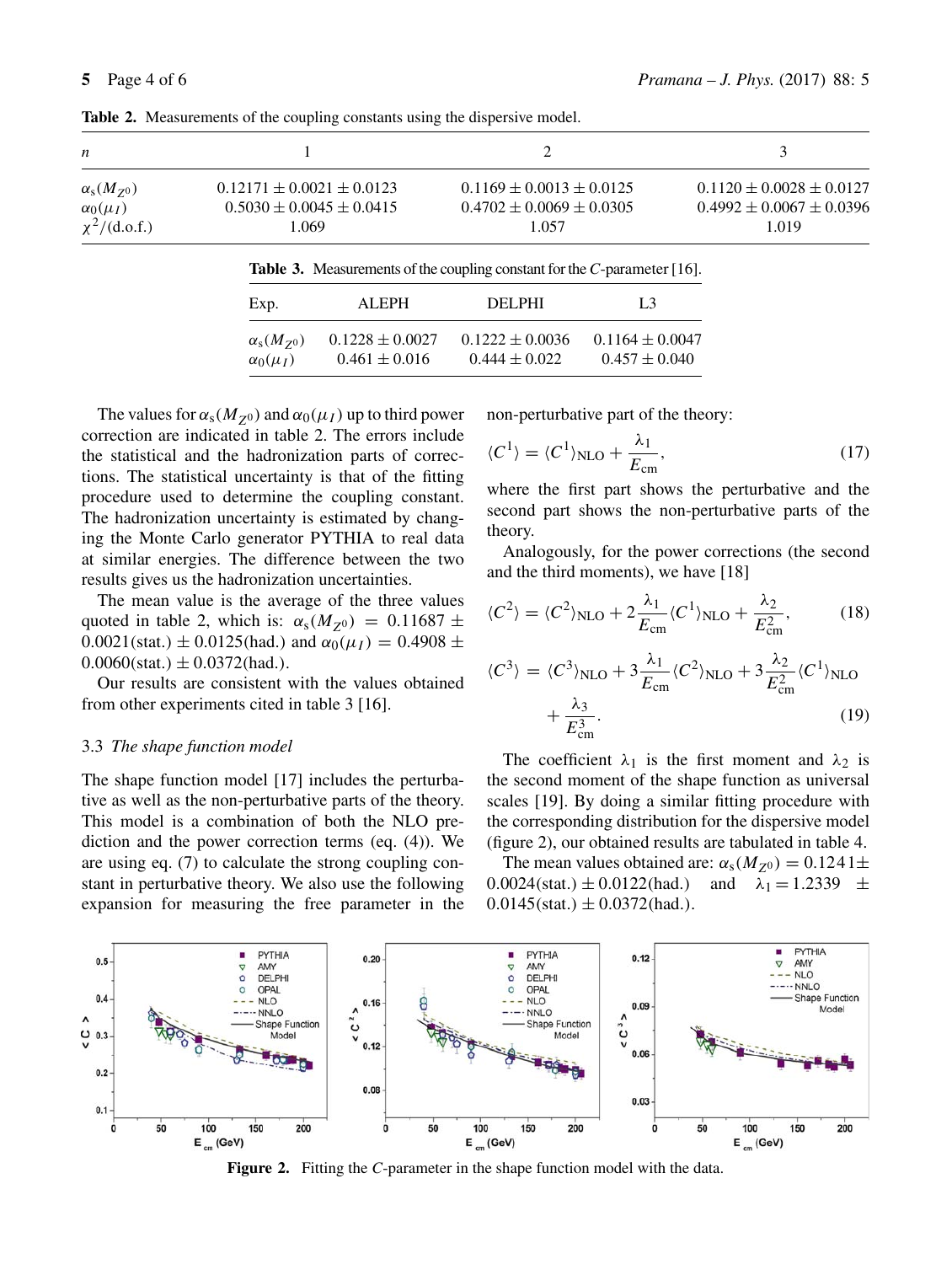**Table 4.** Measurements of the coupling constants using the shape function model.

| n                                        |                                                                 |                                                                  |                                                                  |
|------------------------------------------|-----------------------------------------------------------------|------------------------------------------------------------------|------------------------------------------------------------------|
| $\alpha_{\rm s}(M_{Z^0})$<br>$\lambda_1$ | $0.1258 \pm 0.001 \pm 0.0131$<br>$1.2478 \pm 0.0142 \pm 0.0421$ | $0.1209 \pm 0.0014 \pm 0.0123$<br>$1.2314 \pm 0.0179 \pm 0.0357$ | $0.1257 \pm 0.0050 \pm 0.0112$<br>$1.2224 \pm 0.0114 \pm 0.0338$ |
| $\chi^2/(d.o.f.)$                        | 1.046                                                           | 1.010                                                            | 1.040                                                            |

These values are in good agreement with our results for other event-shape variables carried out in our previous works [3,4]. Our results are also consistent with the QCD predictions [14].

# 3.4 *The* v*ariance*

The simple prediction for the variance of the eventshape variable *y* on hadron level is [20]:

$$
Var(y) = \langle y^2 \rangle - \langle y \rangle^2.
$$
 (20)

We obtain a purely perturbative expression for the variance in the dispersive model and also in the shape function model, up to strongly suppressed corrections  $O(\alpha_s^4)$ .<br>NI O and NNI O do not include non-perturbative NLO and NNLO do not include non-perturbative



Figure 3. Fitting the variance of the dispersive model with the data.



**Figure 4.** Fitting the variance of the shape function model with the data.

**Table 5.** Measurements of the coupling constants using the variance of dispersive model.

| Observable | $\alpha_{\rm s}(M_{Z^0})$                           | $\alpha_0(\mu_I)$ | $\chi^2/(d.o.f.)$ |
|------------|-----------------------------------------------------|-------------------|-------------------|
|            | C-parameter $0.1161 \pm 0.0047$ $0.5392 \pm 0.0333$ |                   | 1.026             |

**Table 6.** Measurements of coupling constants using the variance of shape function model.

| Observable | $\alpha_s(M_{70})$                                  | $\lambda_1$ | $\chi^2/(d.o.f.)$ |
|------------|-----------------------------------------------------|-------------|-------------------|
|            | C-parameter $0.1185 \pm 0.0042$ 1.0304 $\pm$ 0.0837 |             | 1.052             |

region. Thus, in the case of the *C*-parameter, we have

$$
Var(C) = \langle C^2 \rangle_{NLO} - \langle C \rangle_{NLO}^2.
$$
 (21)

On the other hand, if we also take into account the non-perturbative part of the model, we have

$$
Var(C) = \langle C^2 \rangle_{\text{total}} - \langle C \rangle_{\text{total}}^2,\tag{22}
$$

where the subscript on the right includes both regions. Figures 3 and 4 show our distribution. Our results are summarized in tables 5 and 6.

The values obtained in both tables indicate that our results are in good agreement with the QCD predictions [21]. They are also consistent with the values for other experiments [14].

### **4. Conclusion**

The *C*-parameter is explained as an event-shape variable in this article. The coupling constant is calculated in perturbative as well as in non-perturbative regions. To achieve this, we use the dispersive and the shape function models. By fitting these models with the corresponding distributions, we find the mean values  $\alpha_{s}(M_{Z^{0}}) = 0.117 \pm 0.014$  and  $\alpha_{0}(\mu_{I}) = 0.491 \pm 0.014$ 0.043 for the dispersive model and the mean values  $\alpha_s(M_{Z0}) = 0.124 \pm 0.015$  and  $\lambda_1 = 1.234 \pm 0.052$  for the shape function model. Finally, we extract the coupling constant through the definition of the variance in both regions. The results obtained by this method are also consistent with QCD predictions.